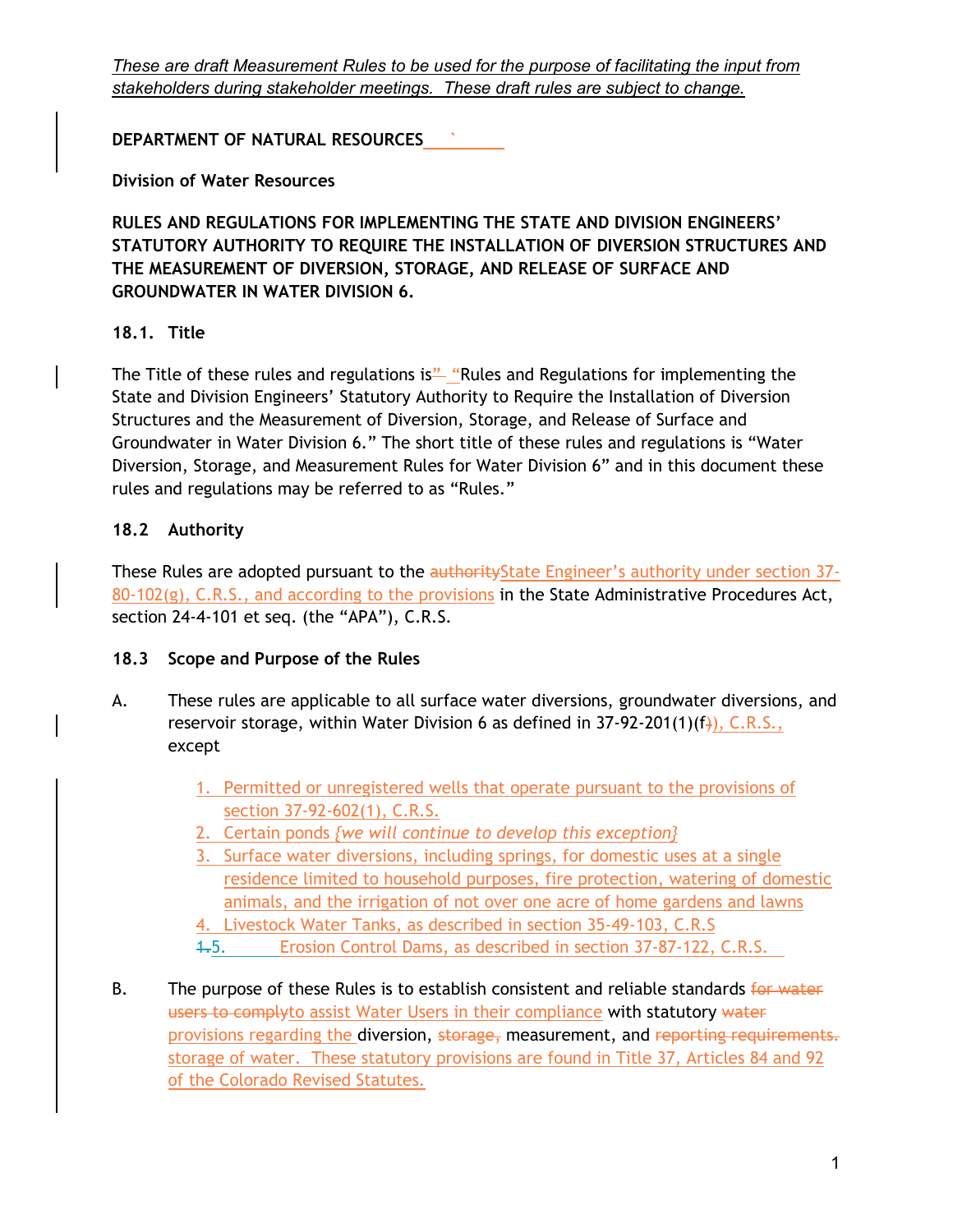Specifically, the purpose of these Rules is to:

- 1. Establish standards for the selection and installation of measuring devicesheadgates and Measurement Methods at water diversion structures for the purpose of controlling and measuring Diversions of water for beneficial  $use<sub>7</sub>$ .
- 2. Establish consistent and reliable standards for the recording and reporting of water diversion data and the means by which the Division Engineer will acquire the data.
- 3. Establish consistent and reliable standards for assessing compliance with the Division Engineer's authority to enforce the statutory requirement for installation of measuring devices.
- 4. Provide for a reasonable schedule by which compliance of these Rules will be determined, according to the Division Engineer.

# **18.4 Applicability**

The provisions of this section shall be applicable to all diversions requiring administration for interstate and intrastate purposes.

# **18.5 Definitions**

A. Statutory Definitions: The terms listed below have the identical meaning asAny term used in the referenced statutes

- 1. "Ground Water," also referred to as "underground water," these Rules that is defined in sectionTitle 37-91-102(7), C.R.S.
- 2. "Nontributary groundwater" is defined in section 37-90-103(10.5) C.R.S.

B. Specific Definitions: Unless expressly stated otherwise or of the Colorado Revised Statutes has the same meaning given therein unless the context otherwise requires: otherwise.

1. "Beneficial Use" means the use of that amount of water that is reasonable and appropriate under reasonably efficient practices to accomplish without waste the purpose for which the appropriation is lawfully made and as more fully defined in section 37-92-103(4), C.R.S.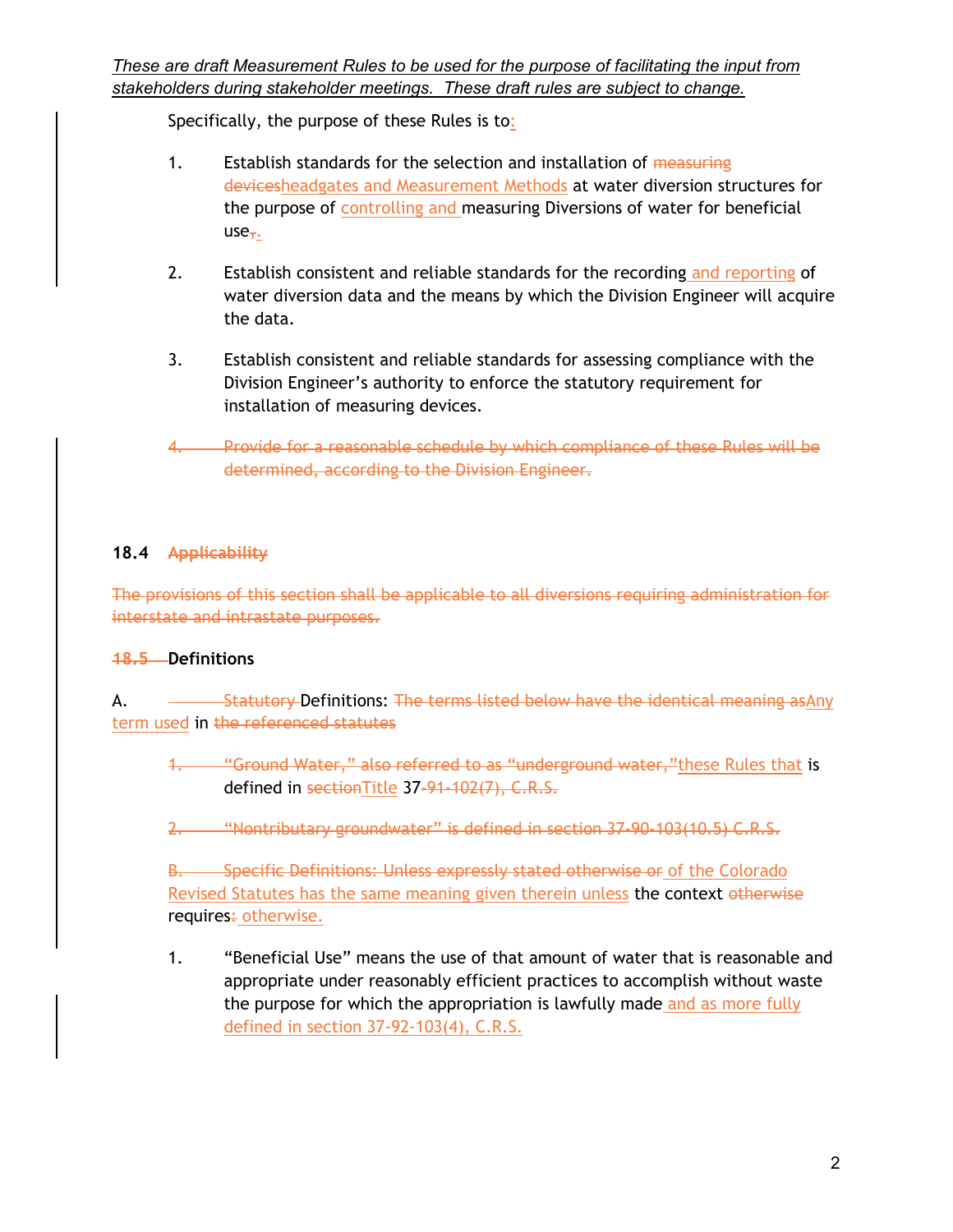- 2. "Interstate Compact or Interstate Apportionment" refers to the Colorado River Compact, the Upper Colorado River Compact, the North Platte Decree, and/or the Pot Creek Memorandum of Understanding.
- 3. "Diversion Structure" means a structure designed to remove water from a stream or from an aquifer.

4. "Divert<sup>"</sup> water and control water by means to remove water from a stream or withdraw water from a Well.

5of a Headgate

- 3. "Diversion" or "Divert" means removing water from its natural course or location or controlling water in its natural course or location, by means of a control structure, ditch, canal, flume, reservoir, bypass, pipeline, conduit, well, pump or other structure and as more fully defined in section 37-92- 103(7), C.R.S..
- 4. "Flow Rate" means the instantaneous flow flowing through a Diversion Structure; usually expressed in gallons per minute or cubic feet per second.
- 5. "Groundwater" means any water not visible on the surface of the ground under natural conditions, as more fully defined in section 37-90-103(19), C.R.S.
- 6. "Headgate" means a permanently installed combination of controllable, lockable headgate(if necessary) device, embankments, diversion dam, or any other means that provides for the Diversion of water when in priority and prevents anythe Diversion of water, intentional or otherwise, when not in priority or that cannot be beneficially used.
- 67. "Measuring Device or Meter" means any flow measuring device, including a flow meter, that can be demonstrated to accurately measure flows within  $\pm$  5% of the standard rating (or an empirically created custom rating) for the device throughout the full range of anticipated flows; and any measuring device that can demonstrate the volume of water stored in a Reservoir.
- 78. "Measurement Method" means an approved method for measuring the Diversion of water.
- 9. "Notification", "Notice", or "Notify" to the Division Engineer means submission to the Division Engineer by mail, facsimile, or email of a written message , or,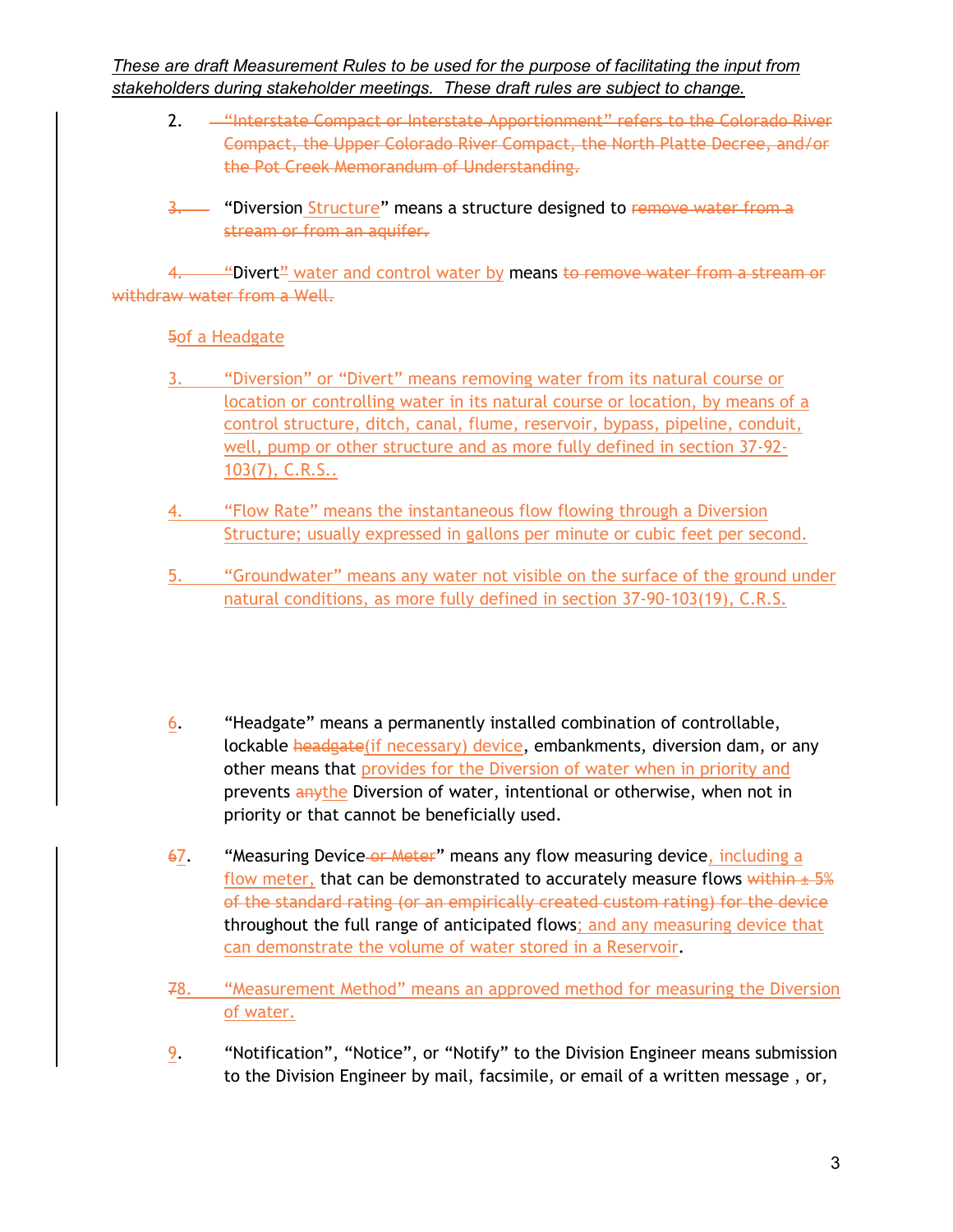> where specifically required by these Rules, of a completed form or other format prescribed by the State Engineer.

- 810. "Person" means an individual, a partnership, an association, a corporation, a municipality, the State of Colorado, the United States, or any other legal entity, public or private, as defined in section 37-92-103(8), C.R.S.
- 911. ""Qualified Tester" means a person who is currently certified by the State Engineer as qualified to determine the accuracy of an installed Measuring Device or measuring Measurement Method or a hydrographer, hydrologic technician, or Professional Engineer competent in such testing.
- 10. "Record" means the record of Diversions for a Diversion. A Record is produced from observations of diversions and/or from recording device data.
- 11. "Recorder or 12. "Recording Device" means any device acceptable to the Water Commissioner that is capable of continuous recording of stage data at a resolution of 0.01 foot or other equivalent positive determinant of discharge at a resolution of comparable precision through an approved measurement device at no greater than 15-minute intervals over a period of timerecording the flow data or water level.
- 1213. "Reservoir" means a structure designed to impound and store water for future release to a designated location for a Beneficial Use. For the purpose of the application of these Rules, a Reservoir is for the purpose of storing water according to a storage right for one or more decreed Beneficial Uses and the storage right is administered according to terms and conditions of a decree.
- 13. "Returns or Wasteway14. " means a diversion from a ditch to return unneeded water to the stream or to balance the diversion rate and to avoid overtopping of a ditch by returning water to the stream.

 "Total Volume" means the volume of water, usually expressed in acre-feet, flowing through a Diversion Structure over a specified period of time. For example, acre-feet per year.

#### $44.$

"Storage or Stored Water" means water stored in a Reservoir for later Beneficial Use

15. "Verification"," or "Verified", or "Measurement Method Verification" means the test performed by a Qualified Tester to verify the accuracy of an installed measuring device or method of measurement.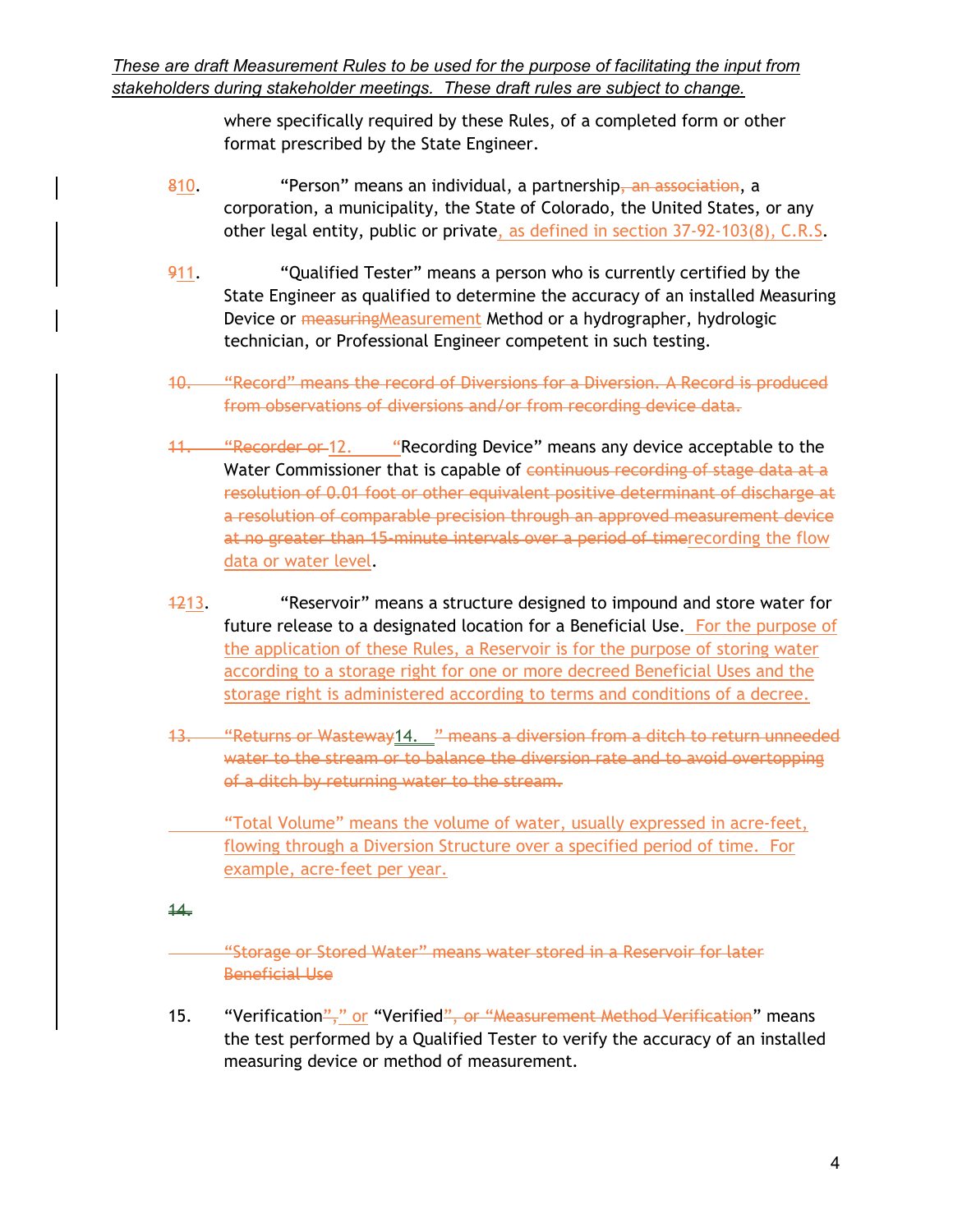- 16. **Waste**" means water diverted in excess of the immediately required Beneficial Use. Waste may include 'push' water needed to efficiently operate the ditch which waste is eventually returned to the stream .-
- 17. "Water Right' means a right to divert and "Water Right" means a right to use in accordance with its priority a certain portion of the waters of the state by reason of the appropriation of the same. (37-92-103(12), C.R.S.)
- 17.  $48.$  "Water User" or "User" means a Person who owns or uses a Diversion Structure and/or the associated Water Right.
- $19.$  18. "Well" means: as defined in 37-9492-103( $\frac{2414}{14}$ ) means any structure or device used for the purpose or with the effect of obtaining groundwater for beneficial use from an aquifer.
- $\epsilon$ B. Other Definitions. All other words used herein shall be given their usual, customary, and accepted meanings. All words of a technical or legal nature specific to the State of Colorado water rights administration shall be given the meaning that is generally accepted within that field. Any term used in these Rules not defined herein that is defined in other Rules and Regulations of the State Engineer shall have the same meaning given therein.

# **18.65 Headgate Requirements**

All diversions of surface water or Groundwater within the scope of these rules shall have a permanently installed combination of controllable, lockable headgate; embankments; and a diversion dam, or any other means that prevents any diversion of water, intentional or otherwise, when not in priority or that cannot be beneficially used.Headgate. Headgates shall allow theDivision of Water CommissionerResources staff to accurately adjust the flow of water with reasonable effort and within a reasonable amount of time and to secure the structure at the adjusted condition so as to prevent any unauthorized diversion or adjustment.

# **18.76 Measurement Methods and Requirements**

All diversionsDiversion Structures within the scope of these Rules shall either (1) be equipped with a verified measuring device-Measuring Device or an alternative Measurement Method that meetsmeet the requirements of Rule 18.7. $A_{\tau}$ ; or (2) be equipped with a verified Alternative Method of Measurement that meets the requirements of Rule 18.7.C; or (3) be declared Inactive in accordance with Rule 18.409. All Measuring Devices must be tamper resistant. The Division Engineer may require Wasteways or Returns that area wasteway downstream of the diversion'sDiversion Structure's Measuring Device for the purpose of returning excess Diversions to the stream and require the installation of a Measuring Device or other acceptable Measurement Method at the wasteway.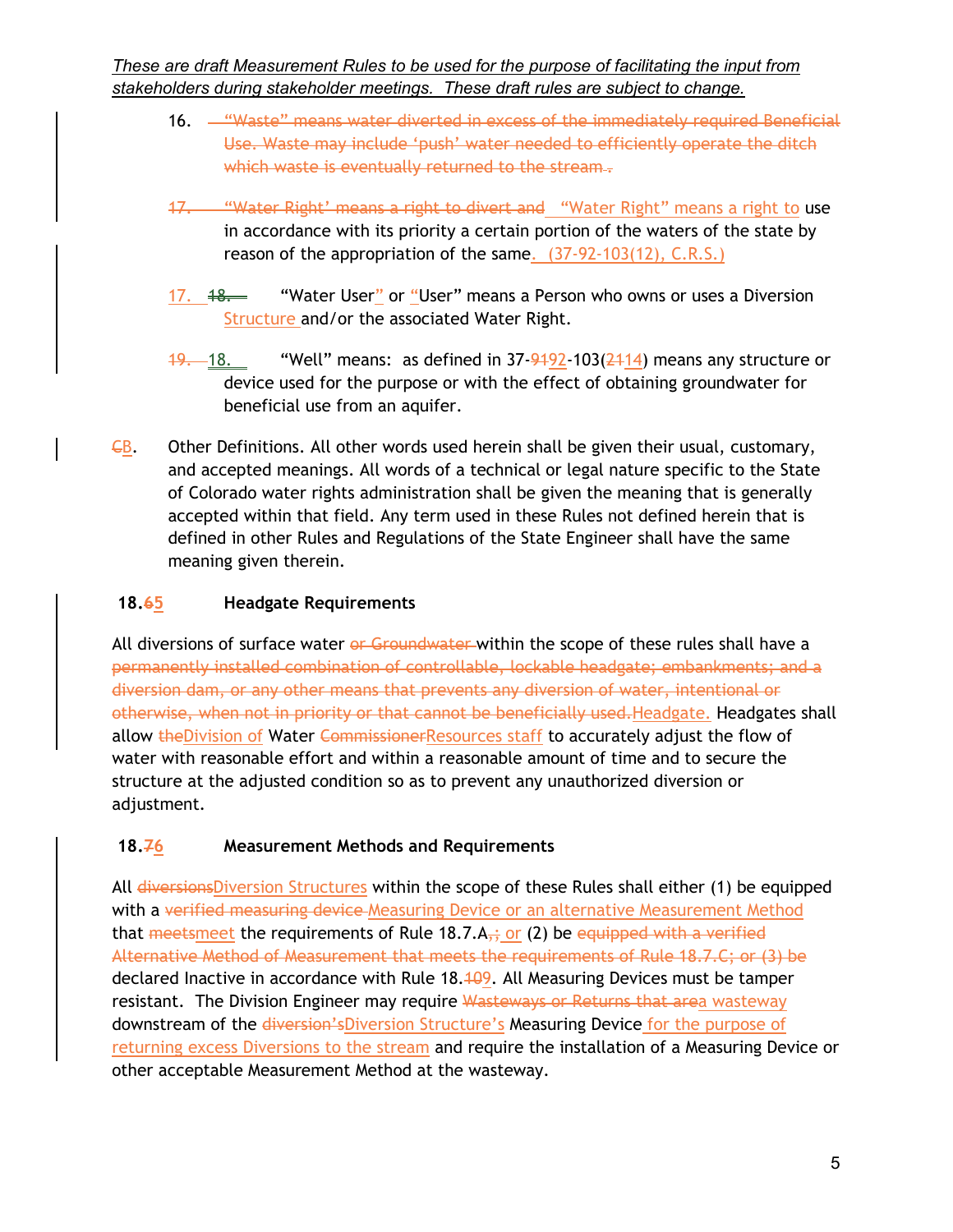- A. **AREASULTING DEVICE** Measurement Method Functional Standard:
	- 1. *{Accuracy Standards}*
	- 2. *{Measuring Device location}*
	- 3. *{Installation standards}*
	- 4. *{Measuring Device rating criteria}*
	- 6. *{Reservoir standards}*
	- 1. A Measuring Device or alternative Measurement Method must measure Flow Rate, Total Volume, or both, depending on the defining elements of the Diversion's Water Right or plan for augmentation, if applicable; and whether the Diversion is limited to a Total Volume for a period of time and/or a Flow Rate.
	- 2. A Measuring Device or alternative Measurement Method shall accurately measure flows to within  $\pm$  5% of the standard rating (or an empirically created custom rating) for the device throughout the full range of anticipated flows.
	- 3. A Measuring Device or alternative Measurement Method must be located within reasonable proximity of the Diversion Structure to enable the Water Commissioner to promptly observe headgate adjustments.
	- 4. A Measuring Device or alternative Measurement Method must be properly installed to engineering specifications to ensure proper measurement.
	- 5. A Measuring Device or alternative Measurement Method must be maintained in a condition to provide accurate measurement throughout the full anticipated range of flows.
	- 6. A Measuring Device or alternative Measurement Method shall not be deemed complete until such time that a rating table, accurately calibrated to the Measuring Device, has been made available to the Water Commissioner unless such rating table is for a standard flume, weir, or meter.
	- 7. Off-stream Reservoirs require Measuring Devices at the point of Diversion, a Measuring Device or method to measure stage and volume stored or in storage, and measurement of releases. Measurement of releases may be made by calibrated release tables, gaging, or by calculation of change in storage.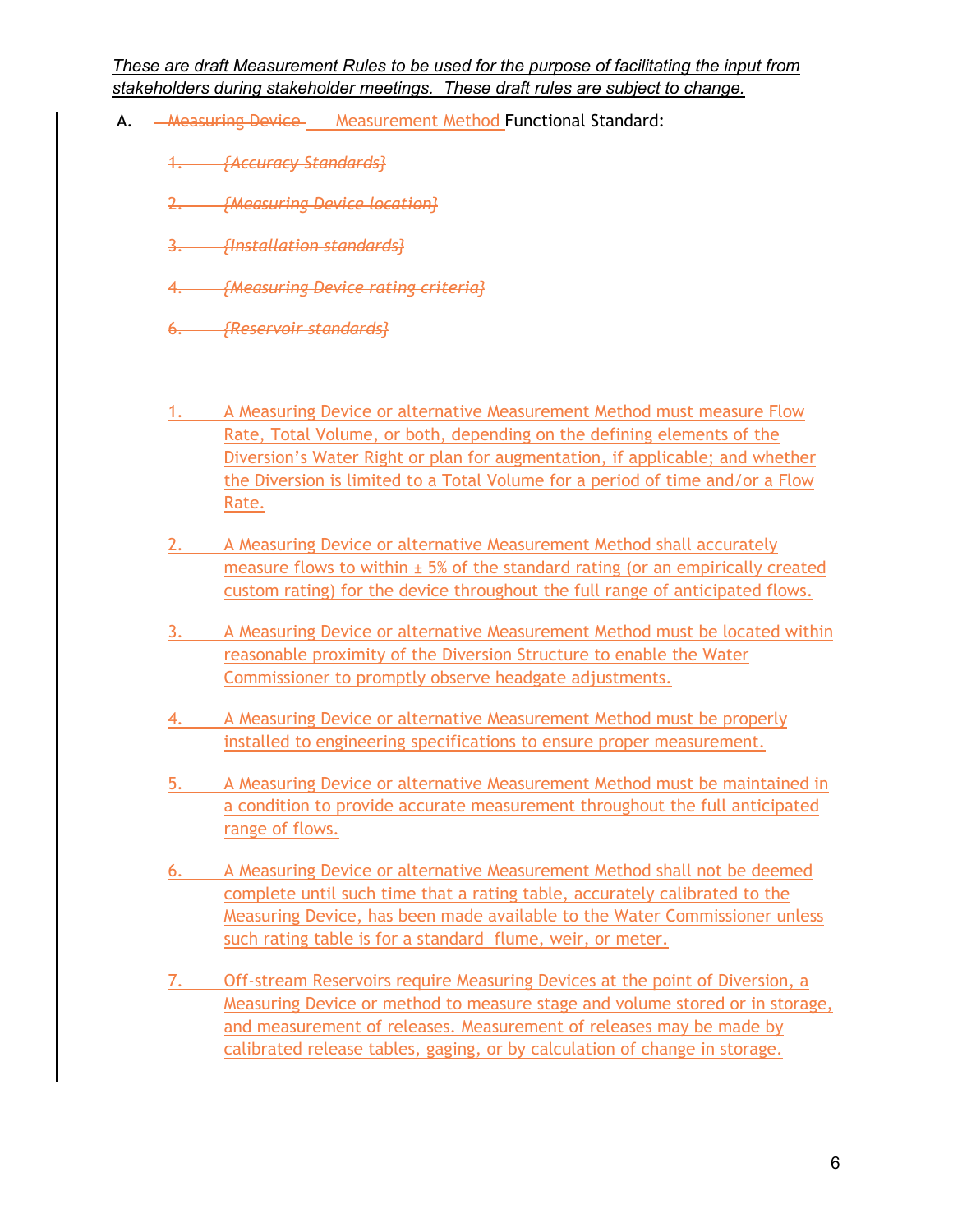8. On-stream Reservoirs require Measuring Devices to record stage and volume of water stored or in storage, and calibrated release tables or gaging, sufficient to determine or calculate inflows and outflows.

# B. Recording Device Functional Standard

- 1. *{Conditions under which a recording device is required}*
- 2. A Recording Device *precision* may be required pursuant to the terms and *frequency*conditions of *data recording}*a water court decree, terms and conditions of a well permit, or at the discretion of the Division Engineer.
- 2. Where required, a 3. *{Recording device verification}*
- C. Recording Device shall be a device acceptable to the Water Commissioner that is capable of continuous recording of stage data at a resolution of 0.01 foot or other equivalent positive determinant of flow rate at a resolution of comparable accuracy through an approved measuring device at no greater than 15-minute intervals over a period of time.
- 3. Where required, a Recording Device must include a means to verify on-site that the device is properly calibrated to the gage height or other flow rate determinant.
- 4. Where required, such Recording Device shall not be deemed complete and acceptable until all equipment and software necessary to download and process recorded data is supplied to the Water Commissioner and/or the Division Engineer.
- C. Temporary Alternative Method of Measurement, Temporary Malfunction Method
	- 1. In the instance where an installed Measuring Deviceaccepted Measurement Method is incapable of accurately measuring flows, the Division Engineer may allow an alternative Method of Measurement Method until the Measuring Device can be repaired or replaced.
- D. Measurement Method Verification
- E. Testing Equipment Calibration
	- 1.

1.

1. The Division Engineer may require that a Measuring Device be rated or verified to be operating properly. Such verification shall be conducted by a Qualified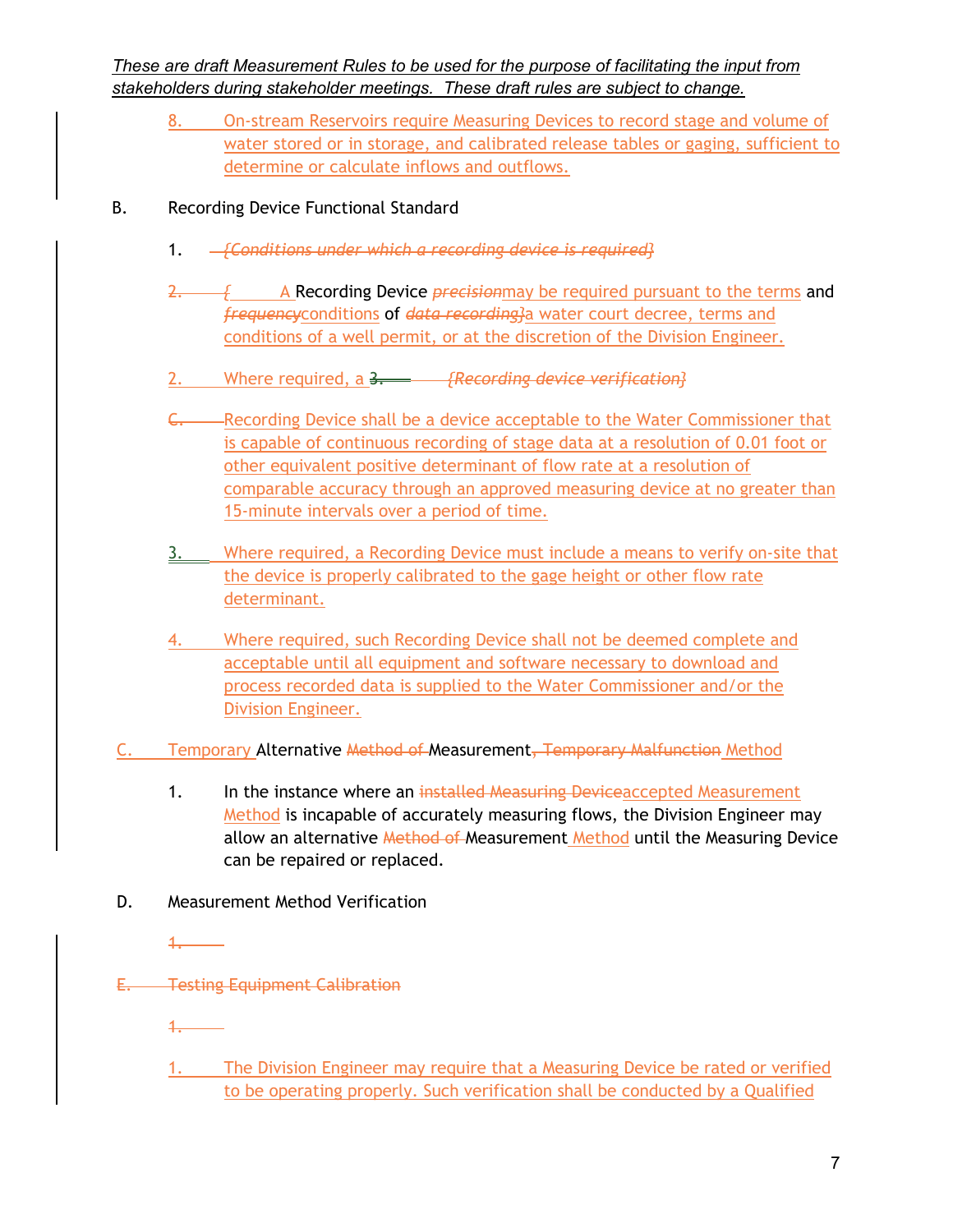> Tester. *{Note, for some Measurement methods, the Rules may define a frequency for verification}*

- 2. A report of the verification testing shall be provided to the Division Engineer on a form developed by the State Engineer.
- 3. All flow measuring equipment used to certify the accuracy and working condition of Measuring Devices and alternative Measurement Methods in the field must be calibrated every two years to be accurate within plus or minus 2%, unless a variance is granted by the Division Engineer. Calibration and certification of accuracy of such testing equipment must be accomplished by a facility qualified and equipped to certify a test meter as accurate in accordance to this rule using National Institute of Standards and Technology (NIST) traceable standards.

# **18.87 Notice of Compliance**

All<sub>1</sub>. Upon installation or reinstallation of a Measuring Device, Water Users diverting water subject to these Rules shall provide Notice to the Division Engineer, on a form prescribed by the State Engineer that includes: (1) Person's Name, (2) Diversion Structure Name, (3) Decree (if applicable), (4) Legal Description (PLSS quarter-quarter, section, township and range or UTM coordinates) of the Diversion, (5) Measuring Device installed, (6) Rating table for measuring device (if non-standard), and (7) the date of installation.

*{Details of phasing in the implementation of the Rules}*

2. The Person owning the Diversion Structure must immediately Notify the Division Engineer of any change of method of measurement. Such Notice shall be provided in a format as prescribed by the State Engineer within 30 days of such change.

# **18.98 Data Submission**

A. Reporting

Each water rightDiversion Structure subject to these rules shall have its diversionsDversions recorded by the Division Engineer's staff and/or the Water User. The responsibility of each party will be determined by the Division Engineer in cooperation with the Water User. The Water User shall report in a format prescribed by the Division Engineer, the amounts of water diverted at the Diversion Structure no later than November 15. Amounts diverted shall be reported according to the frequency determined by the Division Engineer.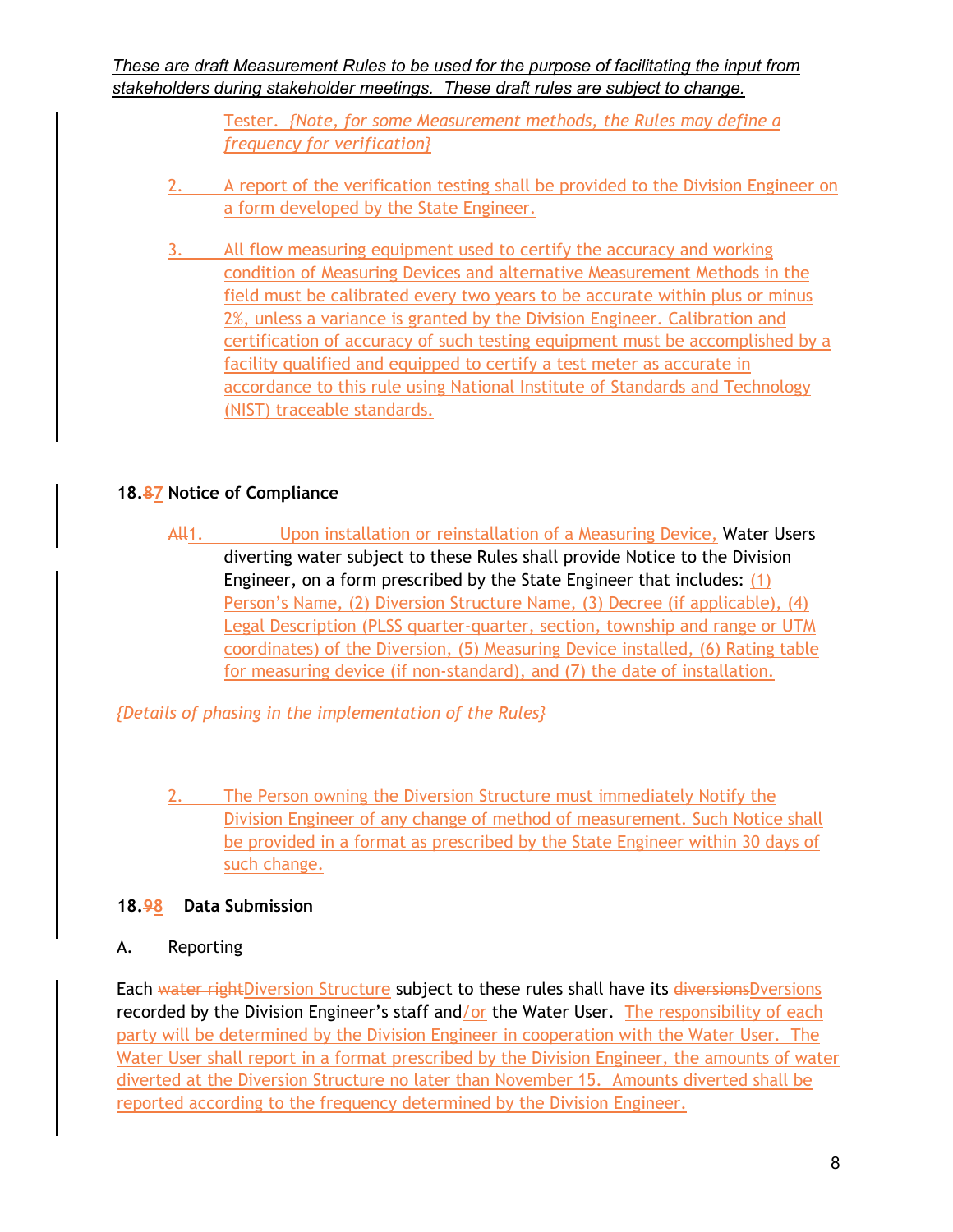**18.109 Inactive Diversion**

### **18.1110 Water not to be Diverted**

No water shall be diverted through any Diversion **Structure** that is subject to and not in compliance with these Rules except to verify the Measurement Method.

### **18.1211 Noncompliance**

### **18.1312 Variance**

When the strict application of any provisions of these Rules would cause undue hardship, the Division Engineer may grant a variance. Any request for a variance shall be made to the Division Engineer, in a format prescribed by the State Engineer, and shall state the basis, with supporting documentation, for the requested variance. If the Division Engineer finds the request justifiable, the Division Engineer may issue a written order granting the variance and setting forth the terms and conditions on which the variance is granted. Variance requests are granted at the sole discretion of the State or Division Engineer.

### **18.1413 Effect of Rules on Other Diversions**

### **18.1514 Severability**

If any portion of these Rules is found to be invalid, the remaining portion of the Rules shall remain in force and in effect.

#### **18.1615 Revisions**

These Rules may be revised in accordance with section  $24-4-103$ , C.R.S., and 2 CCR 402-5.

### **18.1716 Statement of Basis and Purpose Incorporated by Reference**